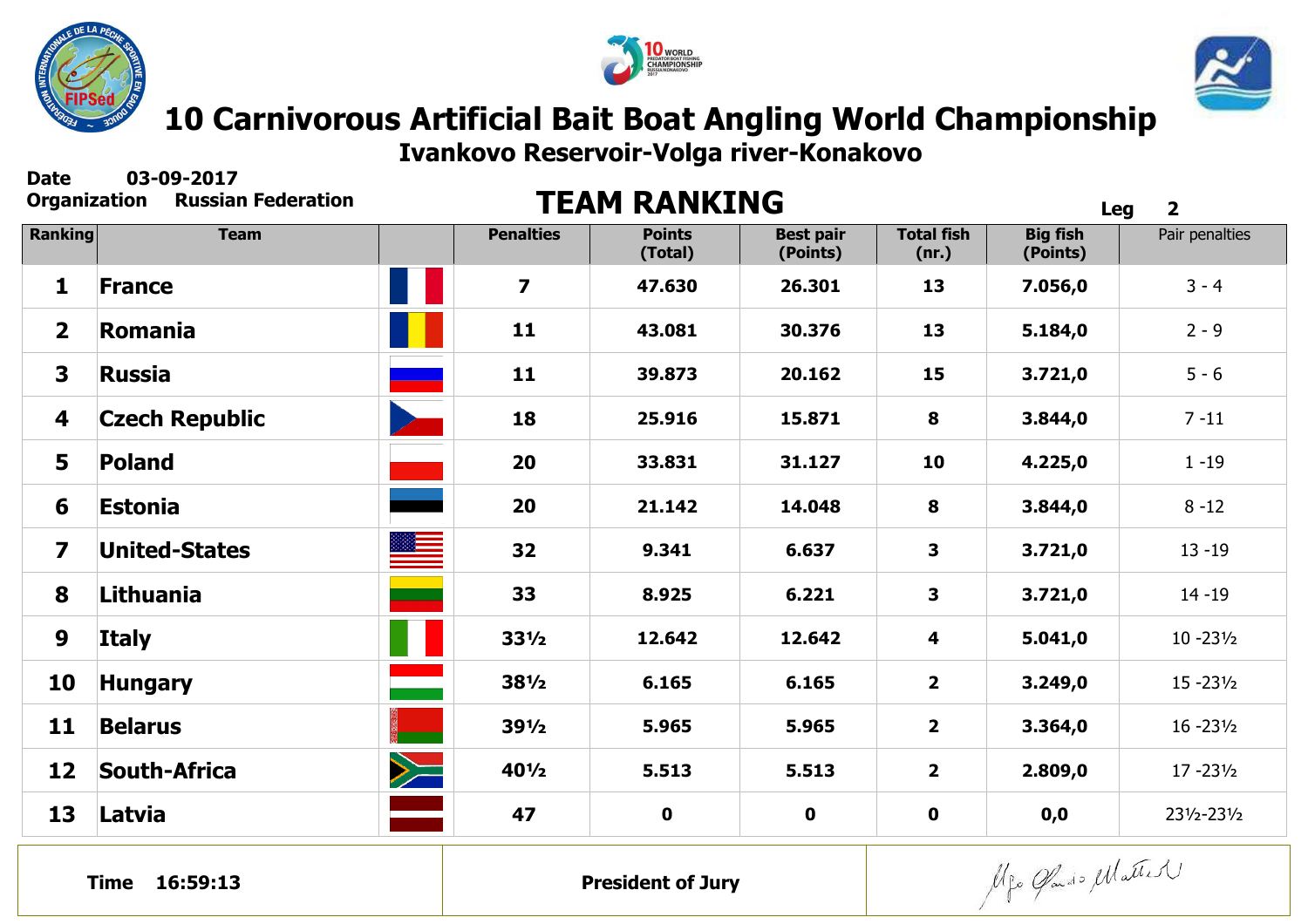





**10 Carnivorous Artificial Bait Boat Angling World Championship** 

**Ivankovo Reservoir-Volga river-Konakovo**

**Date 03-09-2017**

| Organization   | <b>Russian Federation</b>                               |                       | <b>PAIR RANKING</b> |                          |                      |                                                           |                 |                                                       | <b>Leg</b>                          | $\overline{2}$       |                 |              |
|----------------|---------------------------------------------------------|-----------------------|---------------------|--------------------------|----------------------|-----------------------------------------------------------|-----------------|-------------------------------------------------------|-------------------------------------|----------------------|-----------------|--------------|
| <b>Ranking</b> | Pair                                                    | <b>Nation</b>         |                     | <b>Points</b><br>(Total) |                      | Catches (species - mm - square cm)                        |                 |                                                       |                                     | Big fish<br>(Points) | Fish  <br>(nr.) | <b>Notes</b> |
| 1              | (A)<br><b>Kowalski Daniel</b><br>Litwinski Rajmund      | <b>Poland</b>         |                     | 31.127                   | Pike<br>Pike<br>Pike | 640 4096   Pike<br>530 2809   Pike<br>650 4225   Pike     |                 | 620 3844   Pike<br>620 3844   Pike<br>520 2704   Pike | 630 3969<br>2500<br>500<br>560 3136 | (4.225)              | 9               |              |
| $\mathbf{2}$   | (A)<br><b>Boanta Robert Claudi</b><br>Sava Andrei       | <b>Romania</b>        |                     | 30.376                   | Pike<br>Pike<br>Pike | 540 2916   Pike<br>560 3136   Pike<br>620 3844   Pike     |                 | 600 3600   Pike<br>500 2500   Pike<br>540 2916   Pike | 580 3364<br>720<br>5184<br>540 2916 | (5.184)              | 9               |              |
| 3              | (A)<br><b>Barnouin Jérôme</b><br><b>Pavelic Ivan</b>    | <b>France</b>         |                     | 26.301                   | Pike<br>Pike         | 840 7056   Pike<br>600 3600   Pike                        |                 | 520 2704   Pike<br>660 4356   Pike                    | 530 2809<br>760 5776                | (7.056)              | 6               |              |
| 4              | (B)<br>Laupin Frédéric<br><b>Menteur David</b>          | <b>France</b>         |                     | 21.329                   | Pike<br>Pike<br>570  | 500 2500   Pike<br>3249   Pike<br>Asp                     | 530<br>650 4225 | 510 2601   Pike<br>2809   Pike                        | 560 3136<br>530 2809                | (4.225)              | $\overline{7}$  |              |
| 5              | (B)<br><b>Karpov Sergey</b><br><b>Mikhalev Vladimir</b> | <b>Russia</b>         |                     | 20.162<br>Pike           | Pike<br>Sander       | 560 3136   Pike<br>510 2601   Sander<br>460 2116   Sander |                 | 500 2500   Pike<br>480 2304   Sander<br>450 2025      | 580 3364<br>460 2116                | (3.364)              | 8               |              |
| 6              | (A)<br><b>Evtisov Sergey</b><br><b>Shabalin Dmitry</b>  | <b>Russia</b>         |                     | 19.711<br>Sander         | Pike                 | 610 3721   Pike<br>600 3600   Sander<br>Bersh             | 360 1296        | 580 3364   Sander<br>550 3025   Sander                | 480 2304<br>490 2401                | (3.721)              | $\overline{7}$  |              |
| 7              | (B)<br>Dušek Ondrej<br><b>Koudelka David</b>            | <b>Czech Republic</b> |                     | 15.871                   | Pike<br>Pike         | 590 3481   Pike<br>600 3600   Pike                        |                 | 530 2809   Pike<br>500 2500                           | 590 3481                            | (3.600)              | 5               |              |

Alfo Gland Matter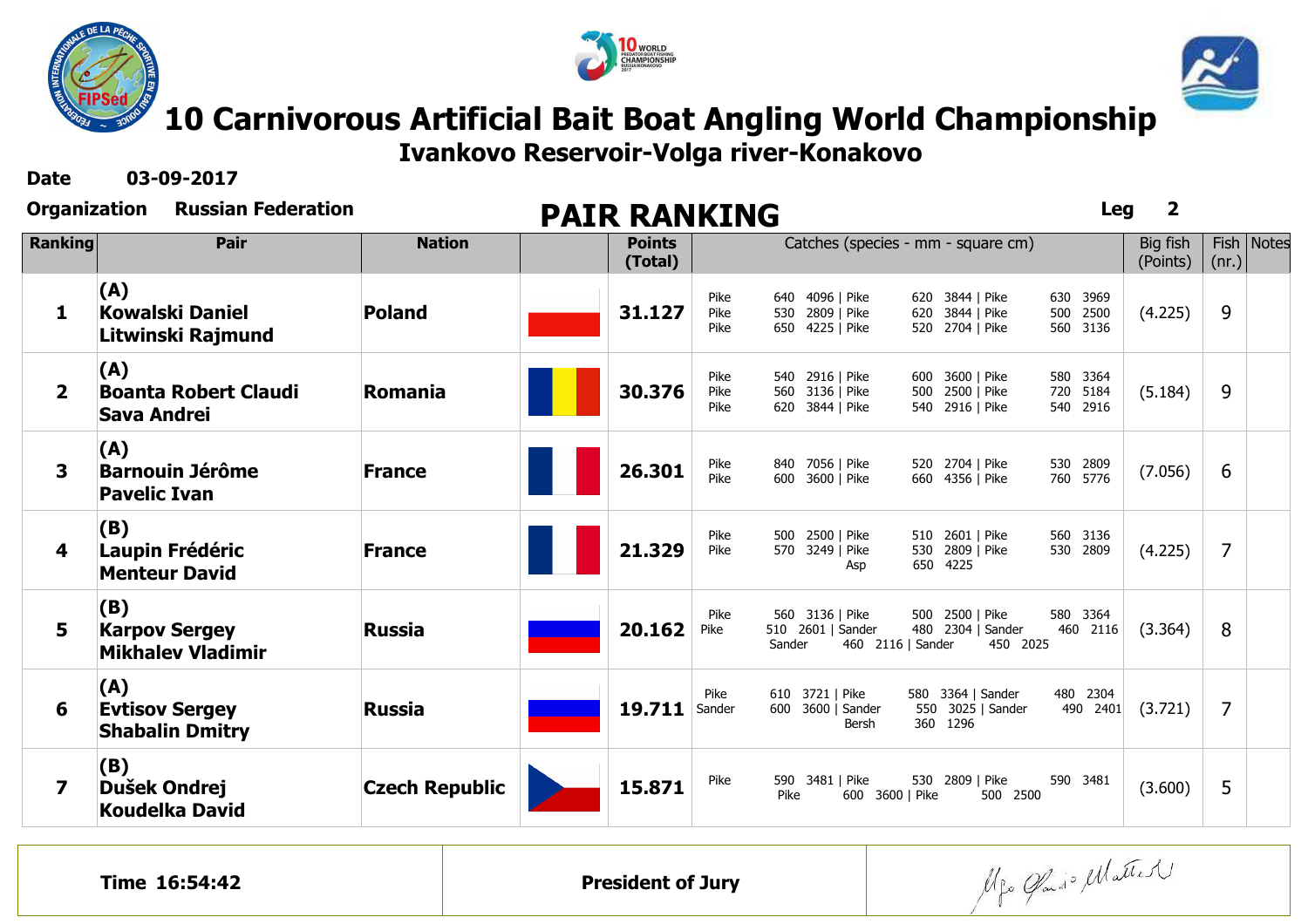





**Ivankovo Reservoir-Volga river-Konakovo**

**Date 03-09-2017**

| <b>Organization</b> | <b>Russian Federation</b> |
|---------------------|---------------------------|
|                     |                           |

| Organization   | <b>Russian Federation</b>                                  |                       | <b>PAIR RANKING</b>      |      |                                            |                                    | <b>Leg</b> | $\overline{\mathbf{2}}$ |                |              |
|----------------|------------------------------------------------------------|-----------------------|--------------------------|------|--------------------------------------------|------------------------------------|------------|-------------------------|----------------|--------------|
| <b>Ranking</b> | Pair                                                       | <b>Nation</b>         | <b>Points</b><br>(Total) |      |                                            | Catches (species - mm - square cm) |            | Big fish<br>(Points)    | (nr.)          | Fish   Notes |
| 8              | (A)<br>Jakobson Jaanus<br><b>Meier Martin</b>              | <b>Estonia</b>        | 14.048                   | Pike | 500 2500   Pike<br>Pike<br>500 2500   Pike | 520 2704   Pike<br>620 3844        | 500 2500   | (3.844)                 | 5              |              |
| 9              | (B)<br><b>Dragota Cristian Vior</b><br><b>German Eugen</b> | Romania               | 12.705                   | Pike | 520 2704   Pike<br>Pike                    | 540 2916   Pike<br>610 3721        | 580 3364   | (3.721)                 | $\overline{4}$ |              |
| 10             | (B)<br><b>Capezzuto Giuseppe</b><br><b>Ceroni Luca</b>     | <b>Italy</b>          | 12.642                   | Pike | 500 2500   Pike<br>Pike                    | 510 2601   Pike<br>710 5041        | 500 2500   | (5.041)                 | $\overline{4}$ |              |
| 11             | (A)<br><b>Cáha František</b><br>Jírovec Tomáš              | <b>Czech Republic</b> | 10.045                   | Pike | 510 2601   Pike                            | 620 3844   Pike                    | 600 3600   | (3.844)                 | 3              |              |
| 12             | (B)<br><b>Manov Denis</b><br><b>Zubov Alexsandr</b>        | <b>Estonia</b>        | 7.094                    | Pike | 530 2809   Pike                            | 540 2916   Perch                   | 370 1369   | (2.916)                 | 3              |              |
| 13             | (B)<br><b>Root - Ericks Brett</b><br><b>Hennings Shawn</b> | <b>United-States</b>  | 6.637                    |      | Pike<br>610 3721   Pike                    | 540 2916                           |            | (3.721)                 | $\overline{2}$ |              |
| 14             | (A)<br><b>Kelpšas Domas</b><br>Švilpa Gediminas            | <b>Lithuania</b>      | 6.221                    |      | Sander                                     | 610 3721<br>500 2500   Sander      |            | (3.721)                 | $\overline{2}$ |              |

Alfo Glando Matter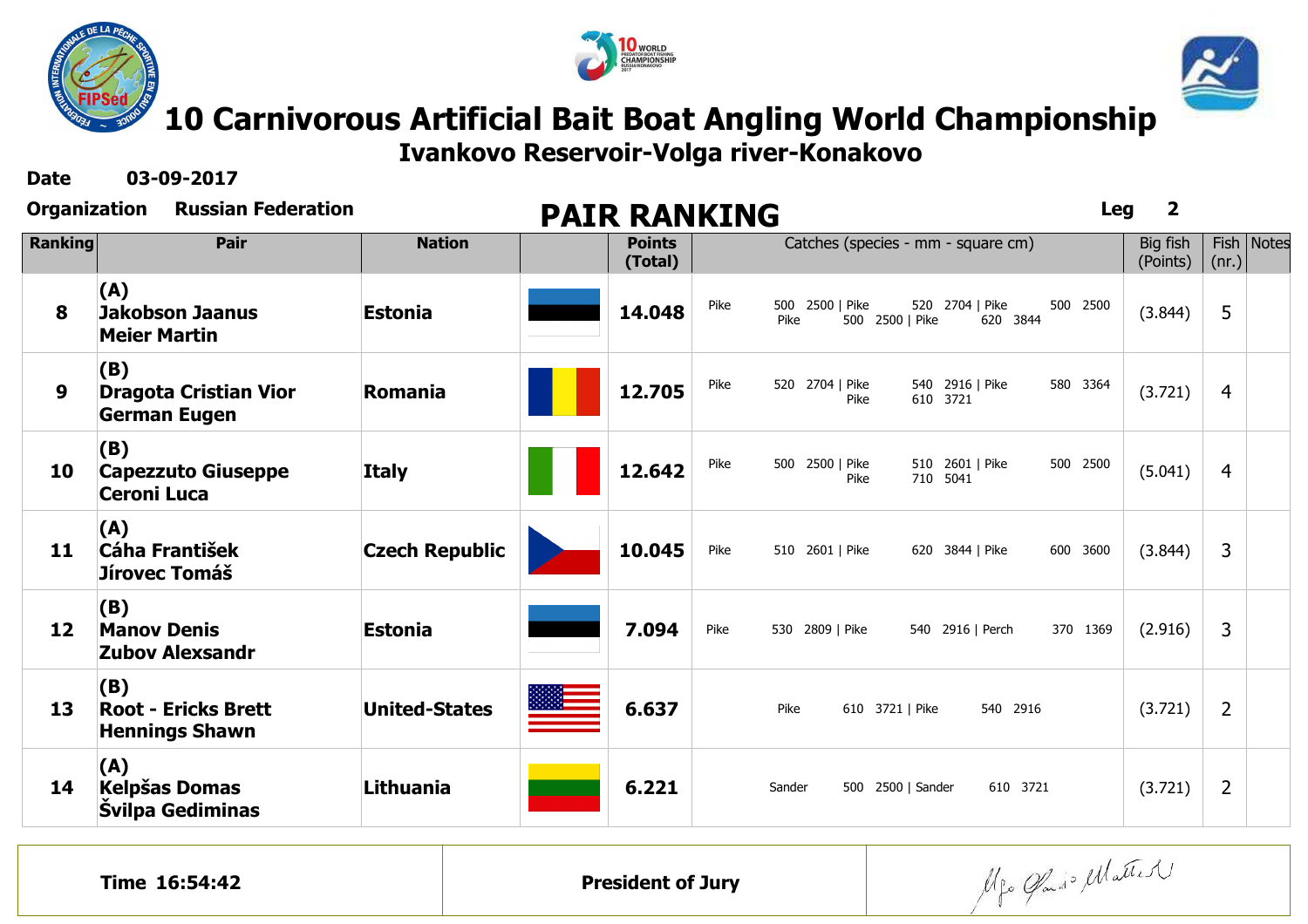





**Ivankovo Reservoir-Volga river-Konakovo**

**Date 03-09-2017**

| <b>Organization</b> | <b>Russian Federation</b>                                     |                      |                          | <b>PAIR RANKING</b>                     | $\overline{\mathbf{2}}$<br><b>Leg</b> |                |              |
|---------------------|---------------------------------------------------------------|----------------------|--------------------------|-----------------------------------------|---------------------------------------|----------------|--------------|
| <b>Ranking</b>      | Pair                                                          | <b>Nation</b>        | <b>Points</b><br>(Total) | Catches (species - mm - square cm)      | Big fish<br>(Points)                  | (nr.)          | Fish   Notes |
| 15                  | (A)<br>Sári György<br>Szappanos Zoltán                        | <b>Hungary</b>       | 6.165                    | Pike<br>570 3249   Pike<br>540 2916     | (3.249)                               | $\overline{2}$ |              |
| 16                  | (A)<br><b>Romanov Sergey</b><br><b>Voran Pavel</b>            | <b>Belarus</b>       | 5.965                    | 580 3364   Sander<br>510 2601<br>Sander | (3.364)                               | $\overline{2}$ |              |
| 17                  | (B)<br><b>De Wet Petrus Arnold</b><br>Van Rooyen Andre Renier | <b>South-Africa</b>  | 5.513                    | Pike<br>520 2704   Pike<br>530 2809     | (2.809)                               | $2^{\circ}$    |              |
| 19                  | (B)<br>Jakiúnas Darius<br><b>Stanapedis Jurgis</b>            | Lithuania            | 2.704                    | 520 2704<br>Sander                      | (2.704)                               | $\mathbf{1}$   |              |
| 19                  | (A)<br><b>Blegen Ben</b><br><b>Winters Nate</b>               | <b>United-States</b> | 2.704                    | Pike<br>520 2704                        | (2.704)                               | $\mathbf{1}$   |              |
| 19                  | (B)<br>Przybylski Slawomir<br>Zejmo Maciej                    | <b>Poland</b>        | 2.704                    | Pike<br>520 2704                        | (2.704)                               | $\mathbf{1}$   |              |
| 23,5                | (B)<br><b>Bosánszky Péter</b><br>Gégény Viktor                | <b>Hungary</b>       | $\mathbf 0$              |                                         | (0)                                   | $\mathbf 0$    | $\mathsf{C}$ |
|                     |                                                               |                      |                          |                                         |                                       |                |              |

Alfo Glando Matter